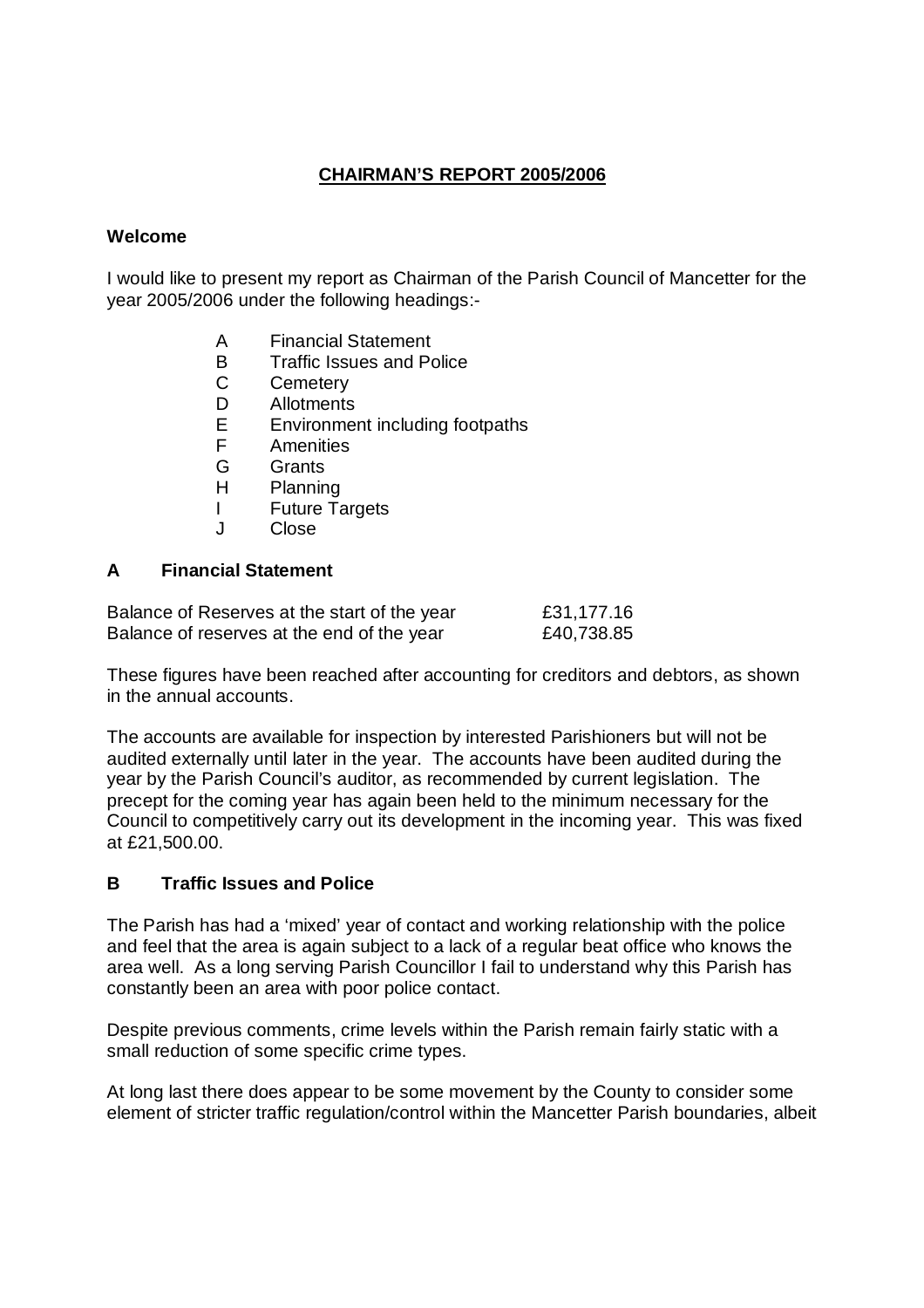perhaps only one road either within Mancetter or Ridge Lane which appears to be inadequate.

The movement of quarry lorries particularly in the area of the Green has caused concern amongst the residents in that area- again it is an issue that the County is looking at with the possible consideration of the 'short route' at the Green being weight restricted.

The quarry has become more pro-active in the recording of vehicles which fail to follow routes or infringe other agreements and this list is now available at Quarry Liaison Meetings.

#### **C Cemetery**

The contractor holding responsibility for the mowing of the cemetery/churchyard continues the second year of a two year contract. In addition to this a further contract has been awarded for the sweeping of pathways and general tidying. Letters have been sent to some Deed holders of graves requesting that the 'decoration' with personal memorabilia be reduced. The reasons for this relate to Health and Safety and in some instances the possible causing of offence to other visitors to the cemetery.

The dateline to commence the testing of monuments in the cemetery and churchyard has moved a stage further with the purchase of the testing equipment. The actual procedure and paperwork has yet to be agreed and is currently being discussed. The Council are anxious to enlist the help of volunteer members of the Parish to be involved and anyone interested should contact the Clerk. Those who carry out the testing have to be formally qualified in the correct use of the equipment.

The Council would formally like to thank Gerald Guild for his general day-to-day tidying duties. He has finally put his shovel and brush away and will be much missed. If anyone knows of someone with a few hours to spare for general tidying please let the Council know.

The first new pathway is expected to be laid in the next few weeks and forms part of the upgrading of the existing pathways and development of the extension. The choice of using what appears to be expensive block-paving technique has been much discussed but in the light of the way in which tarmac pathways are breaking up after only a relatively short lifespan should in the long term prove to be a positive decision.

Again Health and Safety issues and disabled access have now become important considerations.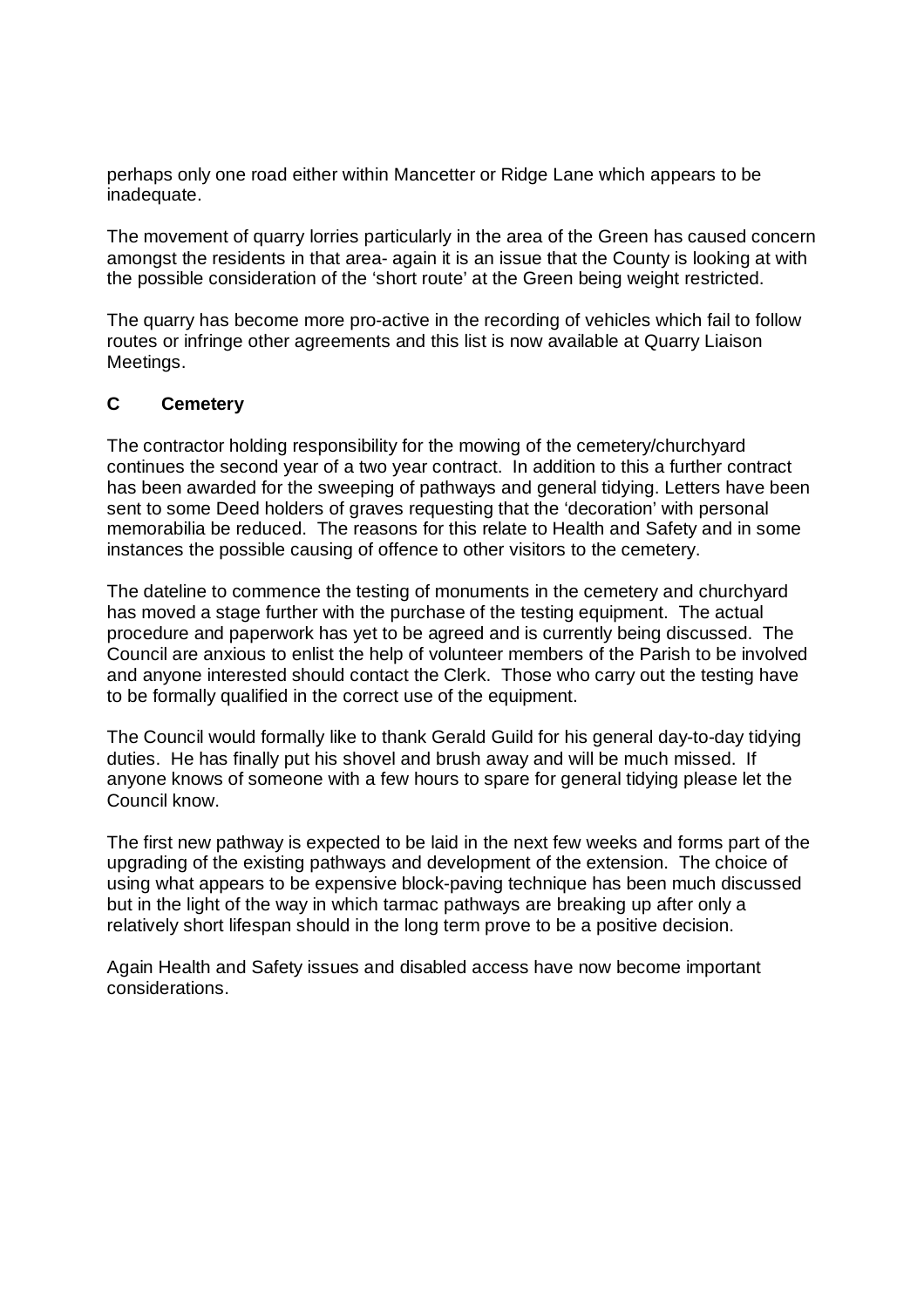# **D Allotments**

All allotments at the Ridge Lane site are let. Rents remain at the 'two year' agreement rate. Considerations of restoring some of the roadway will have to be made in the coming year. Perhaps as in the past reclaimed road stone will be used – even the old tarmac from the rebuilt cemetery pathways will be considered a 'green' re-use.

## **E Environment**

As promised in last years report planning permission has been sought for the reinstatement of two further bus shelters within the Parish. The shelter at Ridge Lane is expected to be installed by the end of May in the coming year. The second site was refused by the Planning Authority which somewhat perplexes the Council in that it was a previously used site. Consideration is being given to appealing against the decision as such action does not promote the action of a greener transport usage.

Fly tipping continues to be a nuisance and now occurs regularly in Steppey Lane and Monks Park Lane – it may be time to ask for surveillance cameras to be used occasionally.

I will ask John Arrowsmith to give a brief report on footpaths and footpath literature.

### **F Amenities**

The Community/School Room has continued to be used for all Parish Council meetings and some special meetings such as the Quarry Liaison Group are held here. For the first time the Parish Council were able to use the Chapel Community Room at Ridge Lane – a positive experience for all Councillors involved.

### **G Grants**

The Parish Council continue to fund and support the Memorial Hall and the Ridge Lane Community Hall as appropriate to the value of £4,500.00. A total of £9,000.00 is at present waiting 'joint funding' for the next stage in the development of Ridge Lane Community Hall.

No further approach to support youth activity in the Parish was made during this year although an appropriate amount has been set aside.

### **H Planning**

Planning issues in the Parish have been commented on when appropriate. Those controversial applications mentioned in last years report have been granted consent but with specific limitations. A formal plan has been submitted for the final development of the hotel at Ridge Lane Golf Club but work has not yet commenced.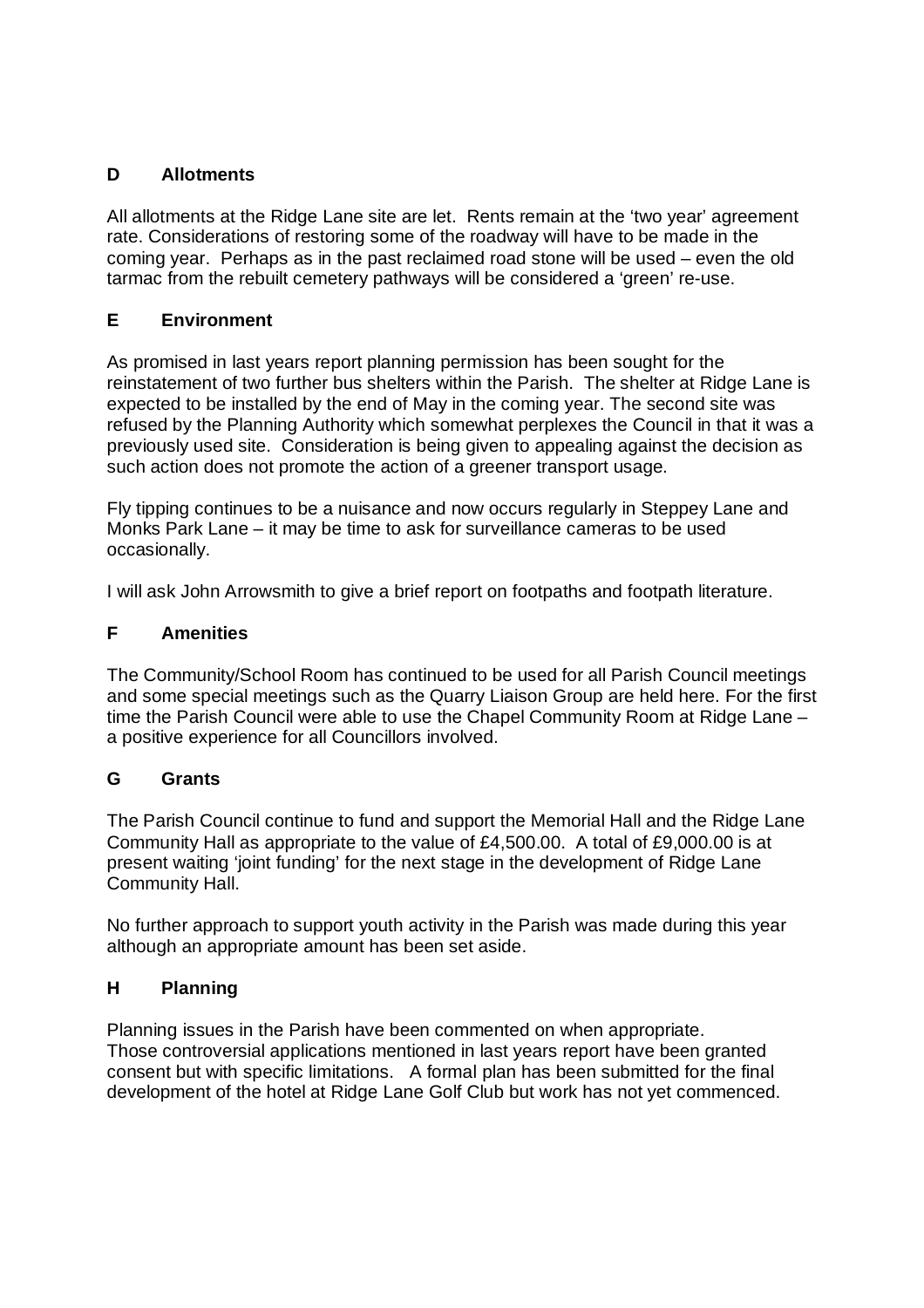The former school site in Mancetter has been granted permission to develop as a special provision for an education centre. The actual future of the playing field remains a total mystery to the Parish Council.

# **I Future Targets**

- 1) The Parish Council will continue to pressure for the improvement of services within the Parish.
- 2) Support for Community Hall provisions to the value of £4,500.00 per year will continue.
- 3) Youth support will continue when and where appropriate staff is available.
- 4) Development of the cemetery with the up grading of pathways and the provision of a second cremation plot area.
- 5) The testing of monuments in the cemetery and churchyard will be started in the next financial year and continue thereafter.
- 6) Support for the maintenance of footpaths.
- 7) To seek an alternative site for a second bus shelter in Mancetter (an appeal to use the previous site may still happen).
- 8) To work with the residents Association towards the development of a Parish Plan for Mancetter.

## **J Close**

The following functions/meetings have been attended by members of the Parish Council during the previous year.

- 1) Area Forum East Meetings.
- 2) Warwickshire Association of Parish Council Meetings and training sessions.
- 3) Annual meetings of the Parish Council and N.W.B.C.
- 4) Quarry Liaison Group
- 5) Standards Committee
- 6) Mancetter Residents Group
- 7) Sure Start
- 8) Other appropriate training sessions

The Parish Council continues to be pleased with the contact with Borough Councillors but police representation at meetings has diminished. The County Councillors have been more supportive to the Council this year and the Council hopes that the trend continues.

To this end the Parish Council has continued to afford quality time at the start of meetings for discussions with these agencies or public requests to raise matters. To achieve this, the agenda is adjusted at short notice to accommodate positive dialogue.

Sincere thanks are offered to the Vice Chair Jean Marshall – in the past year we appear to have supported more meetings together (Ridge Lane must be a 'hot bed' of rumour). I would also thank all the other Councillors who fulfil their own personal slots to help the